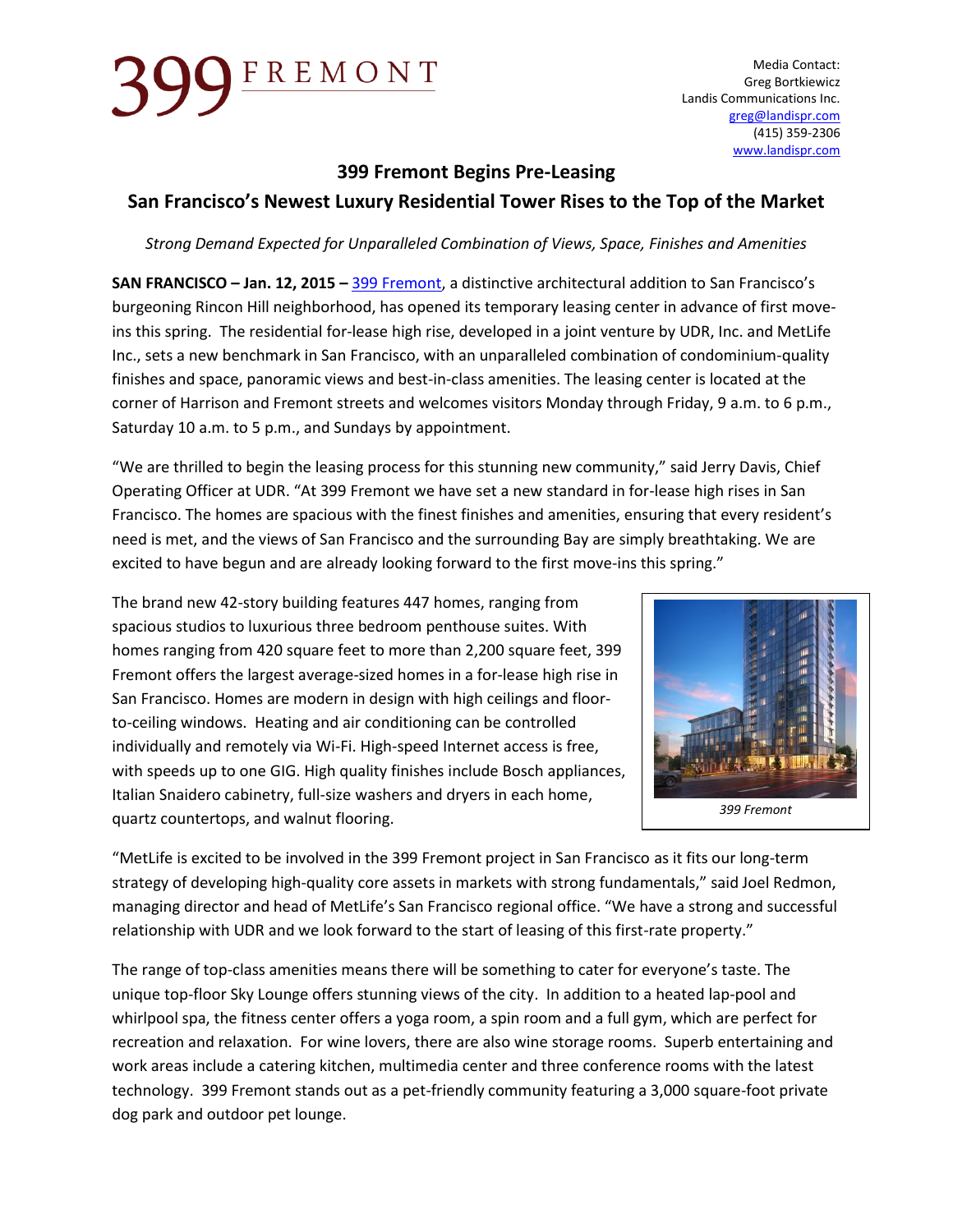# FREMONT

Media Contact: Greg Bortkiewicz Landis Communications Inc. [greg@landispr.com](mailto:greg@landispr.com) (415) 359-2306 [www.landispr.com](http://www.landispr.com/)

#### **Style Meets Sustainability**

399 Fremont is LEED (Leadership in Energy & Environmental Design) Silver-certified, a nationally recognized program run by the US Green Building Council. It is also the first for-lease high rise in the US with 100% LED lighting, a noteworthy accomplishment that will provide huge savings in electricity use and dollars spent. The finished building features a number of systems and fixtures that minimize energy and water consumption, including a distinctive architectural roof feature of solar panels that pre-heat water. 399 Fremont encourages sustainable transportation with bicycle storage and a bicycle repair room.

Architectural firm [Solomon Cordwell Buenz](http://www.scb.com/) (SCB) is the country's award-winning residential high rise expert, with offices in San Francisco and Chicago and numerous projects across the country recognized for their design. For 399 Fremont, SCB created curved exterior glass walls, stylish balconies, a distinctive curved roof and nighttime illumination, all establishing 399 Fremont as a major addition to San Francisco's skyline.

Inside the building, a new standard for style and amenities is achieved in part by the art installations displayed throughout the common areas. Specially commissioned pieces from renowned local artists Barbara Vaughn and Tom Lieber are the highlights, with many more installations from other acclaimed artists scheduled for 2016, giving 399 Fremont the feel of an upscale art gallery.

#### **Commitment to Bay Area**

399 Fremont has made significant contributions to the local economy. When complete, the 399 Fremont development will have contributed more than \$20 million to San Francisco's Affordable Housing Fund.

The building is managed by [UDR,](http://www.udr.com/) a leader in premier buildings located throughout the US. "The leasing of 399 Fremont is the beginning of another exciting chapter in UDR's relationship with San Francisco," said Suzie Miller, Vice President, Operations at UDR. "UDR is proud to contribute to the Bay Area economy and housing market as we have done for the past two decades. As 399 Fremont becomes our fifth residential community in the city, we look forward to providing San Franciscans with beautiful forlease homes for years to come."

#### **Open For Leasing**

The 399 Fremont leasing center opened its doors December 7th. Located at the corner of Harrison and Fremont streets, the property welcomes visitors Monday through Friday, 9 a.m. to 6 p.m., Saturday 10 a.m. to 5 p.m., and Sundays by appointment.

The center features a stunning 3-D model of the building linked to an interactive video wall. Prospective residents can use the model and video wall to view floorplans, take a video tour of a home and explore views from each home. A coffee bar and seating area make for a relaxing and enjoyable experience. For more information, please visi[t www.lease399.com](http://www.lease399.com/) or call (415) 842-4105.